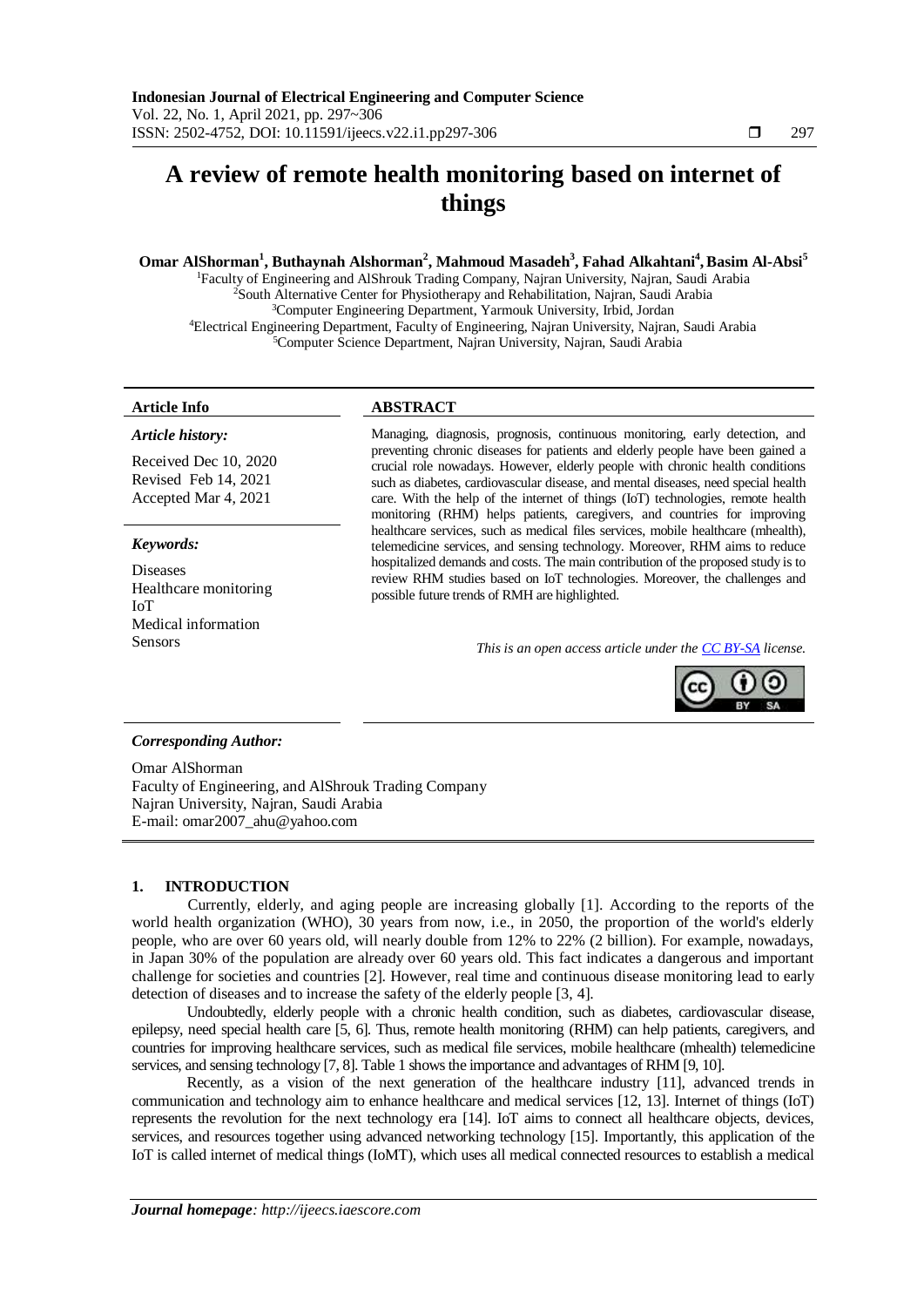information network [16]. This network can be used for remote healthcare monitoring (RHM), rehabilitation systems [17], disease diagnosis [18], prognosis [19], detection [20], management [21], prediction [22], and prevention [23]. Importantly, IoMT in RHM applications is used to collect remote patient's data (physiological and clinical measurements such as blood pressure, skin temperature, heart rate [24]) by smart connected devices and sensors over the network [25, 26]. The collected data are then transferred to be stored and analyzed in the cloud computing systems [27, 28]. Figure 1 shows a health care monitoring framework based on IoT [29, 30], while Table 2 summarizes the main characteristics of all possible sensors that are used in RHM.

|                                | <b>Importance Level</b>   |                                   |                                         |  |
|--------------------------------|---------------------------|-----------------------------------|-----------------------------------------|--|
| The Term                       | For Patients              | For Caregivers                    | For Countries                           |  |
| Price                          | Less cost                 | Less cost                         | Cost-effective                          |  |
| Comfortability                 | Comfort                   | Comfort and make less crowd       | Provide better health care services     |  |
| Mobility                       | Solved                    | Comfort and make less crowd       | Cost-effective and Avoid emergencies    |  |
| Continuity                     | Continuous                | Continuous                        | Provide better health care services     |  |
| Speed                          | <b>Fast detection</b>     | <b>Fast detection</b>             | Provide better health care services     |  |
|                                | of illnesses              | of illnesses                      |                                         |  |
| Quality                        | <b>Better</b>             | <b>Better</b>                     | <b>Better</b>                           |  |
| Medical intervention           | Early                     | Early                             | Avoid emergencies                       |  |
| Tracking and monitoring        | Real time and quick       | Real time and quick               | Provide better health care services     |  |
| Convenience                    | <b>Better</b>             | <b>Better</b>                     | Provide better health care services     |  |
| Accessibility                  | Real time access          | Real time access                  | Enhance treatment abilities             |  |
| Disease Management             | Adequate                  | Less medical errors               | Enhance treatment abilities             |  |
| Treatment accuracy             | <b>Better</b>             | Less medical errors               | Enhance treatment abilities             |  |
| Reliability and                | High                      | Real time and continuous          | Enhance treatment abilities             |  |
| availability                   |                           |                                   |                                         |  |
| Resource utilization of        |                           | Less                              | Less maintenance cost, less crowed,     |  |
| medical centers                |                           |                                   | and provide better health care services |  |
| Disease diagnosis              | <b>Better</b>             | High data processing capabilities | Provide better health care services     |  |
| <b>Rehabilitation services</b> | Continuous, reliable, and | Accurate and remote monitoring    | Less cost and provide better health     |  |
|                                | fast                      |                                   | care services                           |  |
| Duration time in medical       | Less                      | less cost and less crowed         | less cost and less crowed               |  |
| centers                        |                           |                                   |                                         |  |
| Collecting, processing,        | Fast                      | Fast and high accuracy            | Provide better health care services     |  |
| and visualization data         |                           |                                   |                                         |  |
| Medical reporting and          | Reliable                  | Smart                             | Enhance treatment abilities             |  |
| decision making                |                           |                                   |                                         |  |

|  | Table 1. The importance of remote health monitoring |  |  |  |  |
|--|-----------------------------------------------------|--|--|--|--|
|--|-----------------------------------------------------|--|--|--|--|



Figure 1. Health care monitoring framework based on IoT

| Sensing technology         | Usage                          | Application                                                | References |
|----------------------------|--------------------------------|------------------------------------------------------------|------------|
| Electroencephalogram (EEG) | Brain signal activities        | Mental diseases                                            | [31, 32]   |
| Electrocardiogram (ECG)    | Heart signal activities        | Heart diseases                                             | [33]       |
| Electrooculography (EOG)   | Ophthalmological diagnosis     | Retinal disorders                                          | [34]       |
| Electromyogram (EMG)       | Muscle electrical activity     | Muscles diseases                                           | [35]       |
| Body temperature sensor    | Body temperature measurement   | Infection                                                  | [36]       |
| Blood pressure sensor      | Blood pressure measurement     | Hypertension                                               | $[37]$     |
| Heart rate sensor          | Heart monitoring               | Heart diseases                                             | [38]       |
| Respiration rate           | Breathing and chest monitoring | Lung diseases                                              | [39]       |
| Galvanic skin sensor       | Skin conductance               | Electrodermal activity                                     | [40]       |
| Blood glucose sensor       | Blood glucose measurement      | <b>Diabetes</b>                                            | [41]       |
| Oxygen level sensor        | Blood-oxygen monitoring        | <b>Blood diseases</b>                                      | [42]       |
| Inertial sensor            | Motion acceleration            | Physical activity monitoring, tracking, and rehabilitation | [43]       |
| Location sensor            | Human activity                 | Physical activity monitoring, tracking, and rehabilitation | $[44]$     |
| Camera sensor              | Human activity                 | Physical activity monitoring, tracking, and rehabilitation | [45]       |

The prime contribution of the proposed work is to review RHM studies based on IoT technologies. Moreover, challenges and possible future trends are also highlighted.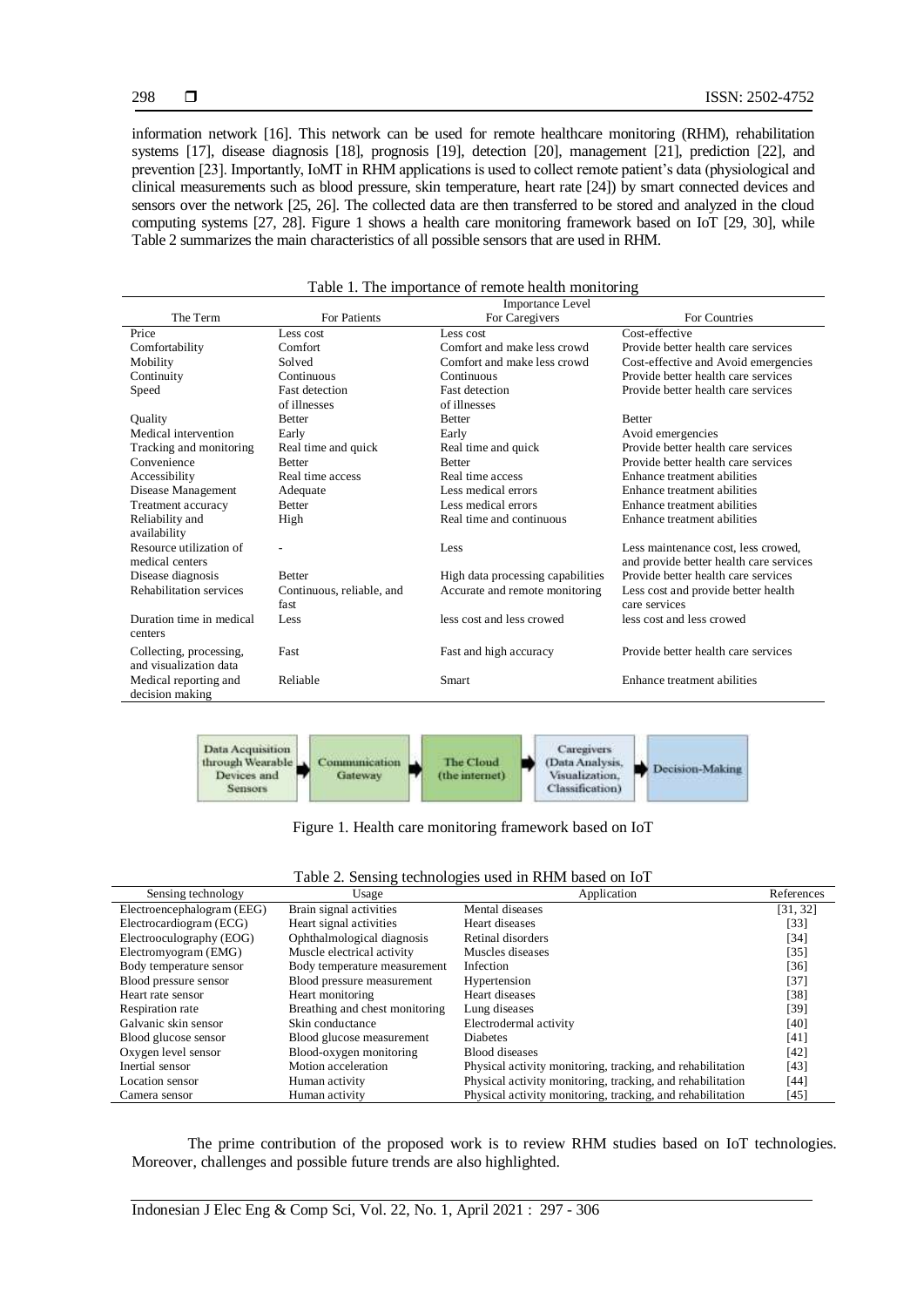# **2. RELATED WORK**

Explaining research chronological, including research design, research procedure (in the form of algorithms, Pseudocode or other), how to test and data acquisition [1-3]. The description of the course of research should be supported references, so the explanation can be accepted scientifically [2, 4].

Nowadays, IoT plays a vital role in RHM to reduce hospitalized demands and the cost [31, 32]. Also, RHM aims to enable an uninterrupted and real time observation for patients and elderly people in order to diagnose, manage, and prevent disease [46, 47]. That includes:

- a) Diabetic patients [41]
- b) Heart diseases [48]
- c) [Cardiovascular](https://www.mdpi.com/1424-8220/17/1/176) diseases [49]
- d) Blood diseases [50]
- e) Mental diseases [51]
- f) Arthritis disease [52]
- g) Fall detection and prediction [53]
- h) Activity detection and recognition [54]
- i) Medication Management [55]
- j) [Rehabilitation](https://www.cbi.ca/services/cognitive-rehabilitation?l=ph) [56]
- k) Personal Fitness monitoring [57]

Next, Table 3 summarizes well-known works the literature for RHM based on IoT, where the sensing technology and the main characteristics of each work are highlighted.

|            | Table 3. RHM based IoT related literatures                              |                                                                                                                                                                                         |                       |                                                                                                                                    |  |  |
|------------|-------------------------------------------------------------------------|-----------------------------------------------------------------------------------------------------------------------------------------------------------------------------------------|-----------------------|------------------------------------------------------------------------------------------------------------------------------------|--|--|
| Literature |                                                                         | Contribution                                                                                                                                                                            | Sensing<br>technology | Highlights                                                                                                                         |  |  |
| $[58]$     | Automatic diagnosis of heart<br>diseases using IoT                      | Body area sensor network (glucose<br>level, electroencephalongram<br>(EEG), electro cardiogram (ECG),<br>electromyography (EMG),<br>respiration rate, oxygen level, and<br>temperature) |                       | A framework based edge<br>$\bullet$<br>computing and deep learning<br>called HealthFog is<br>developed                             |  |  |
| $[59]$     | RHM for heart rate based on<br>IoT                                      | Pulse rate sensor                                                                                                                                                                       |                       | RHM prototype based on cloud<br>computing is developed using<br>Arduino UNO, raspberry Pi 3                                        |  |  |
| [60]       | RHM for cardiac based on<br>IoT                                         | ECG                                                                                                                                                                                     |                       | • Diagnosis of the heart disease<br>using ECG monitoring                                                                           |  |  |
| [61]       | Regular monitoring of<br>arthritis disease based on IoT                 | Wearable sensor gadgets and uric<br>acid sensor                                                                                                                                         |                       | • Diagnosis of joint<br>inflammation<br>• Joint pain illness and leg<br>movement monitoring are<br>recognized                      |  |  |
| [62]       | IoT recognition and<br>monitoring elder people at<br>home               | Accelerometer sensor                                                                                                                                                                    |                       | • Monitor of human physical<br>activities<br>• Low-cost, simple, and<br>adaptive intelligent<br>implementation                     |  |  |
| [63]       | IoT monitoring elderly<br>health and sleep patterns                     | Wearable wrist-worn activity<br>sensor                                                                                                                                                  |                       | • Unobtrusive monitoring of<br>circadian activity and sleep<br>patterns<br>$\bullet$ Continuous monitoring of<br>physical activity |  |  |
| [64]       | IoT based health care<br>monitoring and tracking<br>system              | GPS and GSM                                                                                                                                                                             |                       | • Real time health monitoring<br>and tracking.                                                                                     |  |  |
| [65]       | IoT based real time system<br>to locate an Alzheimer's<br>patient       | GPS module                                                                                                                                                                              |                       | Real time and continuous<br>tracking system are presented                                                                          |  |  |
| [66]       | Smart phone RHM<br>application for patients with<br>Alzheimer's disease | Smartphone                                                                                                                                                                              |                       | High fidelity prototype is<br>developed                                                                                            |  |  |
| [67]       | IoT based smart depression<br>diagnosis                                 | Smart phone                                                                                                                                                                             |                       | • Depression index service<br>using the knowledge-based<br>crowdsourcing                                                           |  |  |
| [68]       | IoT mental disorder tracking                                            | Mobile cellular                                                                                                                                                                         |                       | • Self-diagnosis<br>• Tracking the patient in the<br>outdoor environment<br>• Scalability and power<br>efficiency                  |  |  |

*A review of remote health monitoring based on internet of things (Omar AlShorman)*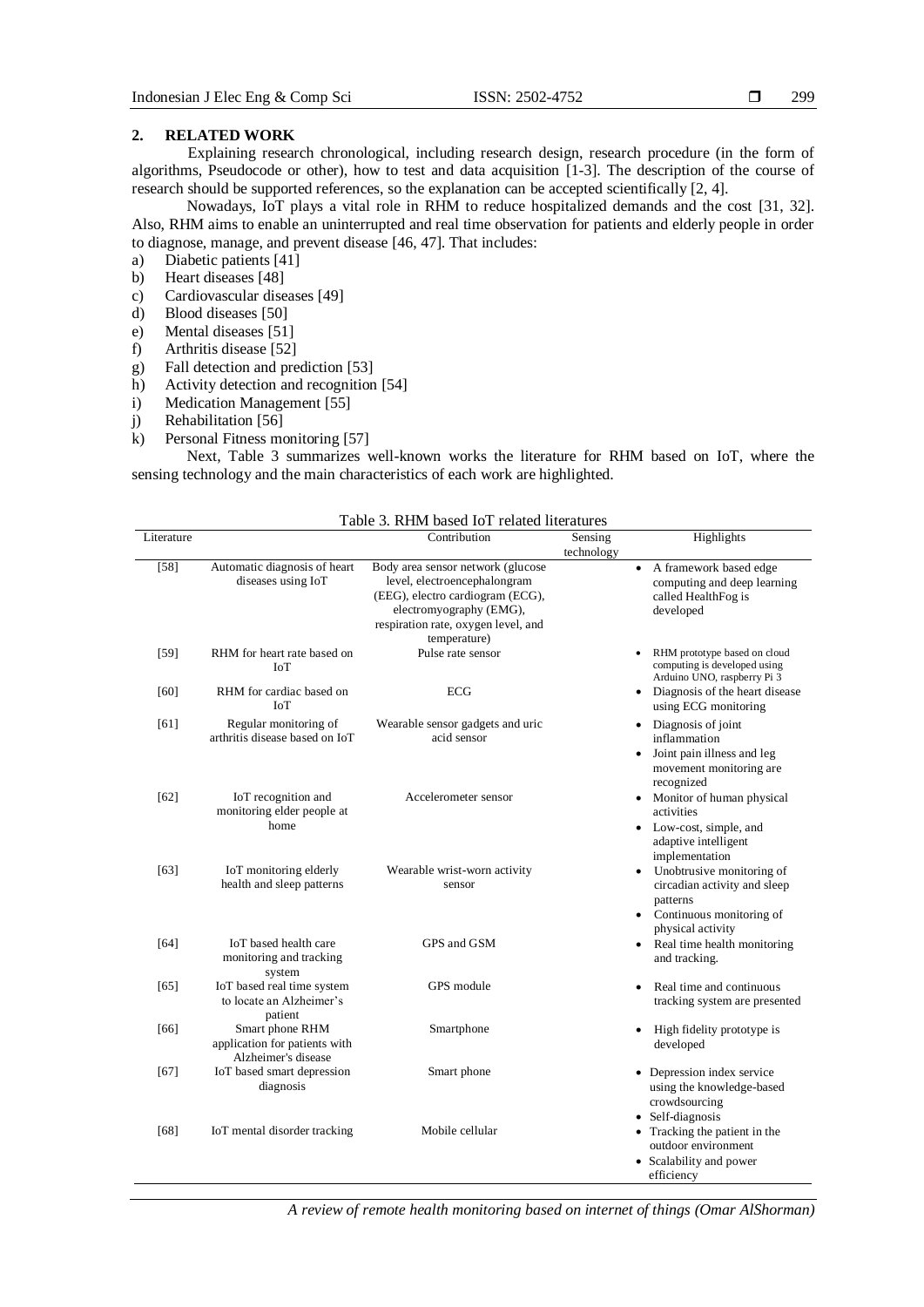| 300         | ⊓ |
|-------------|---|
| I itaratura |   |

| Literature |                                                                                                                                           | Contribution                                                                        | Sensing    | Highlights                                                                                                                                                                                                  |
|------------|-------------------------------------------------------------------------------------------------------------------------------------------|-------------------------------------------------------------------------------------|------------|-------------------------------------------------------------------------------------------------------------------------------------------------------------------------------------------------------------|
| [69]       | IoT stress disorder                                                                                                                       | Heartrate sensor, 3-axis                                                            | technology | • Posttraumatic stress disorder                                                                                                                                                                             |
|            | monitoring                                                                                                                                | accelerometer, temperature sensor,<br>and altimeter                                 |            | diagnosis and monitoring<br>• Temperature control,<br>aromatherapy, and auditory<br>therapy capabilities<br>• Efficient for reducing<br>depression                                                          |
| $[70]$     | IoT mental and behavioral<br>disorders platform                                                                                           | Murata bed sensor                                                                   |            | • Designing a digital platform<br>for collecting data for mental<br>health studies<br>• Flexibility and high privacy                                                                                        |
| $[71]$     | IoT based health monitoring                                                                                                               | Piezoelectricity sensor                                                             |            | • Big data analytics in<br>healthcare<br>• Smart health monitoring, and<br>energy harvesting                                                                                                                |
| $[72]$     | IoT based smart healthcare<br>monitoring                                                                                                  | Temperature, heartbeat, GPS,<br>glucose level, blood pressure, and<br>Kinect camera |            | • Smart health monitoring with<br>big data analytics and energy<br>harvesting system<br>• Qualifying the IoT devices<br>used for the healthcare system,<br>aggregation, and processing of<br>real-time data |
| [73]       | IoT wearable sensors for<br>health monitoring                                                                                             | Temperature, humidity, pressure,<br>and light                                       |            | • low-power wearable sensor<br>node for environmental IoT<br>applications                                                                                                                                   |
| [74]       | Fall prediction and detection<br>prototype                                                                                                | Tri-axial accelerometer                                                             |            | • Patient-specific single sensor<br>and low cost                                                                                                                                                            |
| $[75]$     | Fall detection technique<br>based on IoT                                                                                                  | Tri-axis accelerometer                                                              |            | • The accuracy of the proposed<br>method is 95.53%.                                                                                                                                                         |
| $[76]$     | Energy efficient fog-assisted<br>IoT system for monitoring<br>diabetic patients                                                           | Glucose level                                                                       |            | • Remote and real time<br>monitoring                                                                                                                                                                        |
| $[77]$     | Design and development of a<br>non-invasive smart and<br>pervasive mobile solution for<br>diabetic patients                               | Glucose level                                                                       |            | • Self-management support tool<br>within a smart digital<br>companion                                                                                                                                       |
| $[78]$     | RHM for or diabetes patients<br>based on IoT and big data<br>analytics                                                                    | Blood glucose                                                                       |            | • Early detection of Diabetes<br>system is presented                                                                                                                                                        |
| [79]       | RHM for or diabetes patients<br>using IoT                                                                                                 | Glucagon and insulin                                                                |            | • Tracking system-based cloud<br>computing is proposed                                                                                                                                                      |
| [80]       | Wearable Sensors for human<br>activity monitoring                                                                                         |                                                                                     |            | • A review of activity monitoring<br>of humans based on wearable<br>sensors is presented                                                                                                                    |
| [81]       | Pattern recognition models<br>for detecting behavioral and<br>health-related changes in a<br>patient                                      | Heart rate, temperature, glucose,<br>and respiration                                |            | • Continuous monitoring in an<br>assisted living environment                                                                                                                                                |
| [82]       | IoT-cloud based wearable<br>ECG monitoring system for<br>smart healthcare                                                                 | ECG                                                                                 |            | • Visual and timely ECG data<br>capabilities                                                                                                                                                                |
| [83]       | Smart rehabilitation system<br>based on IoT                                                                                               | GPS                                                                                 |            | • Feasibility, rapidity, and<br>effectiveness of the proposed<br>system                                                                                                                                     |
| [84]       | Remote rehabilitation<br>monitoring embedded<br>system based on IoT                                                                       | Bendable force sensors                                                              |            | • The advantages of the<br>proposed system are, simple,<br>flexible, cheap,<br>unobtrusiveness, and low<br>power is consumed                                                                                |
| [85]       | Physical activity recognition<br>from smartphone<br>accelerometer data                                                                    | Accelerometer                                                                       |            | • Accurate predictions could be<br>made for offline activity<br>recognition                                                                                                                                 |
| [86]       | Detection of daily activities<br>and sports with wearable<br>sensors                                                                      | Accelerometers and GPS                                                              |            | • Hybrid classifier (tree<br>structure and artificial neural<br>networks)                                                                                                                                   |
| $[87]$     | Activity detection and<br>classification using different<br>sensor modalities (Data<br>fusion) for real-time and<br>autonomous monitoring | Inertial sensors                                                                    |            | • Data fusion with multiple<br>classifier system                                                                                                                                                            |

Indonesian J Elec Eng & Comp Sci, Vol. 22, No. 1, April 2021 : 297 - 306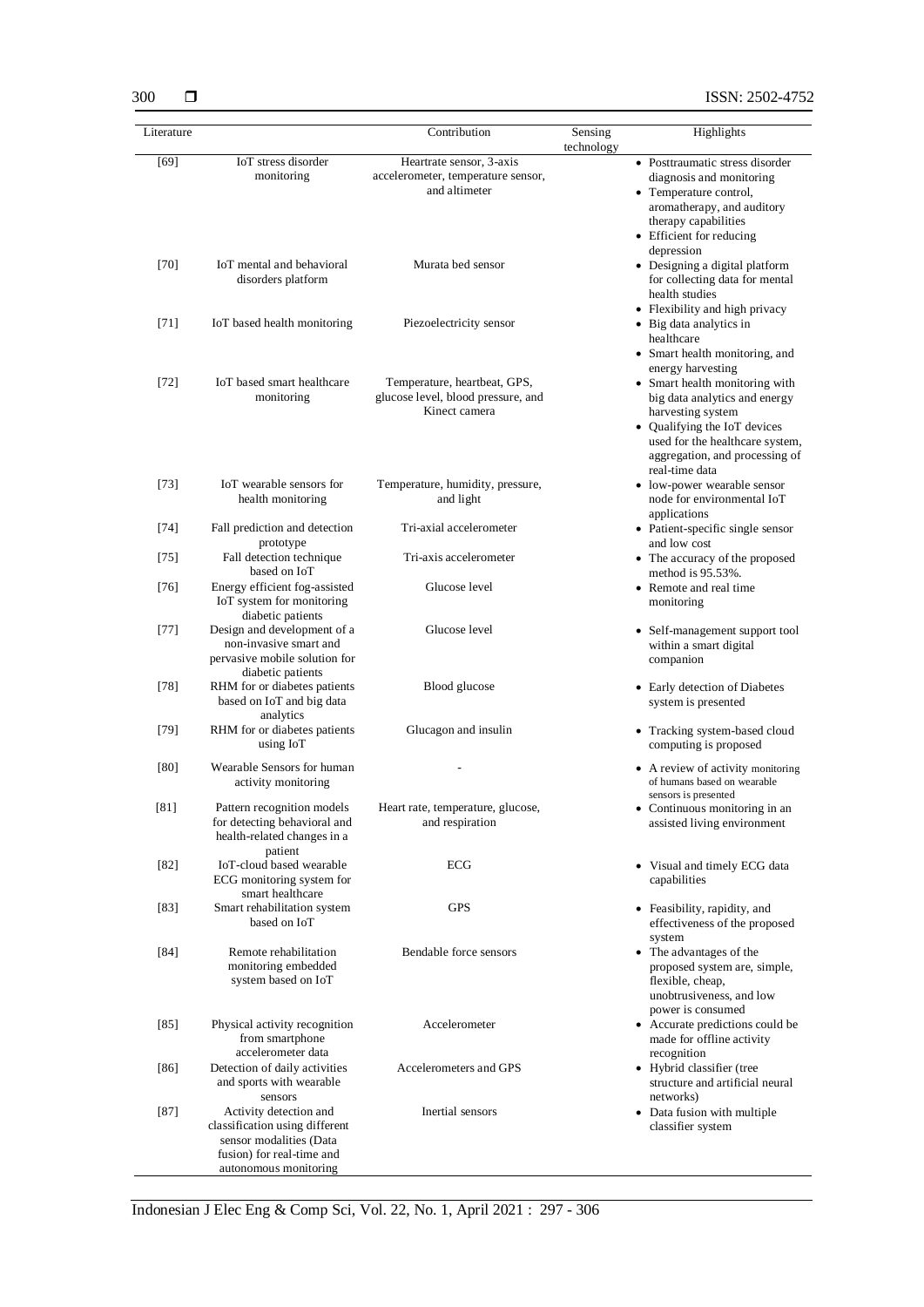### Indonesian J Elec Eng & Comp Sci ISSN: 2502-4752

| Literature |                              | Contribution          | Sensing    | Highlights                  |
|------------|------------------------------|-----------------------|------------|-----------------------------|
|            |                              |                       | technology |                             |
|            |                              |                       |            |                             |
| [88]       | Machine and deep learning    | Inertial sensors unit | $\bullet$  | Sport-specific movement     |
|            | in sport                     |                       |            | recognition                 |
|            |                              |                       |            |                             |
| [89]       | Mobile phones in physical    | Smart Phone           | ٠          | Online activity recognition |
|            | activity                     |                       |            |                             |
|            |                              |                       |            |                             |
| [90]       | Smartphone and wrist-worn    | <b>Smart Phone</b>    | $\bullet$  | Complex human activity      |
|            | motion sensors               |                       |            | recognition                 |
|            | Fall detection based on      | <b>Smart Phone</b>    |            |                             |
| [91]       |                              |                       | $\bullet$  | Supervised learning         |
|            | smartphone and mobility      |                       |            |                             |
|            | sensors                      |                       |            |                             |
|            |                              |                       |            |                             |
| [92]       | IoT based disease prediction | Smart Phone           | ٠          | Mobile healthcare based on  |
|            | and diagnosis system         |                       |            | fuzzy neural classifier     |
|            |                              |                       |            |                             |

After studying and reviewing several studies about RHM based on IoT, it can be found that the proposed topic is considered as a hero nowadays and still in its infante stage. However, more efforts and contributions are still needed to tackle the callenges and gaps.

#### **2.1. Challenges and future trends**

This section summarizes the main challenges and the possible future trends for RHM based on IoT [93-109]:

- a) Usability: patients and elderly people may not engage with sensors and recent technologies. Moreover, wearable sensor should be designed in comfortable shape for the wearer.
- b) Cost: advanced sensors, security protocols, network infrastructure, and compatible systems may carry a huge cost.
- c) Data Security: protecting patient's data from hacking and stolen is a challenging issue.
- d) Integration and standardization: build a medical network with medical devices is a challenging task.
- e) Data acquisition: noise, uncontrolled environment, sealing, sensor placement and position, and size of the sensor may lead to difficulties in data collecting.
- f) Feature extraction: obtain valuable diagnostic information from wearable sensor data is very crucial. However, high accuracy and high-performance feature extraction methods should be developed.
- g) Big data problem: real time and continous monitoring lead to produce huge mass of data. However, big data analytics and protocols have to be developed for dealing with huge mass of collected data, even approximately.
- h) Safety: wearable sensors with batteries may lead to skin problems.
- i) Power consumption: Sensors have a limited power capacity.

# **3. CONCLUSIONS**

Currently, elderly and aging people are increasing globally. Thus, the use of novel advanced technology in healthcare industries has critically required to enhance medical services for those people. RHM with the help of IoT technologies offers remote and continuous monitoring for patients and elderly people. Moreover, RHM aims to enable a continuous and real time monitoring to diagnose, manage, and prevent disease. The proposed review study highlighted RHM based on IoT studies. Finally, challenges and future trends of this emerging topic are also discussed and highlighted.

### **REFERENCES**

- [1] L. A. Durán-Vega, P. C. Santana-Mancilla, R. Buenrostro-Mariscal, J. Contreras-Castillo, L. E. Anido-Rifón, M. A. García-Ruiz, *et al.,* "An iot system for remote health monitoring in elderly adults through a wearable device and mobile application," *Geriatrics*, vol. 4, no. 2, p. 34, 2019, doi: 10.3390/geriatrics4020034.
- [2] R. K. Pathinarupothi, P. Durga, and E. S. Rangan, "Iot-based smart edge for global health: Remote monitoring with severity detection and alerts transmission," *IEEE Internet of Things Journal*, vol. 6, no. 2, pp. 2449-2462, 2018, doi: 10.1109/JIOT.2018.2870068.
- [3] F. Attal, S. Mohammed, M. Dedabrishvili, F. Chamroukhi, L. Oukhellou, and Y. Amirat, "Physical human activity recognition using wearable sensors," *Sensors*, vol. 15, no. 12, pp. 31314-31338, 2015, doi: 10.3390/s151229858.
- [4] A. Alabdulatif, I. Khalil, A. R. M. Forkan, and M. Atiquzzaman, "Real-time secure health surveillance for smarter health communities," *IEEE Communications Magazine*, vol. 57, no. 1, pp. 122-129, 2018, doi: 10.1109/MCOM.2017.1700547.
- [5] J. Evans, A. Papadopoulos, C. T. Silvers, N. Charness, W. R. Boot, L. Schlachta-Fairchild, *et al.,* "Remote health monitoring for older adults and those with heart failure: adherence and system usability," *Telemedicine and e-Health*, vol. 22, no. 6, pp. 480-488, 2016, doi: 10.1089/tmj.2015.0140.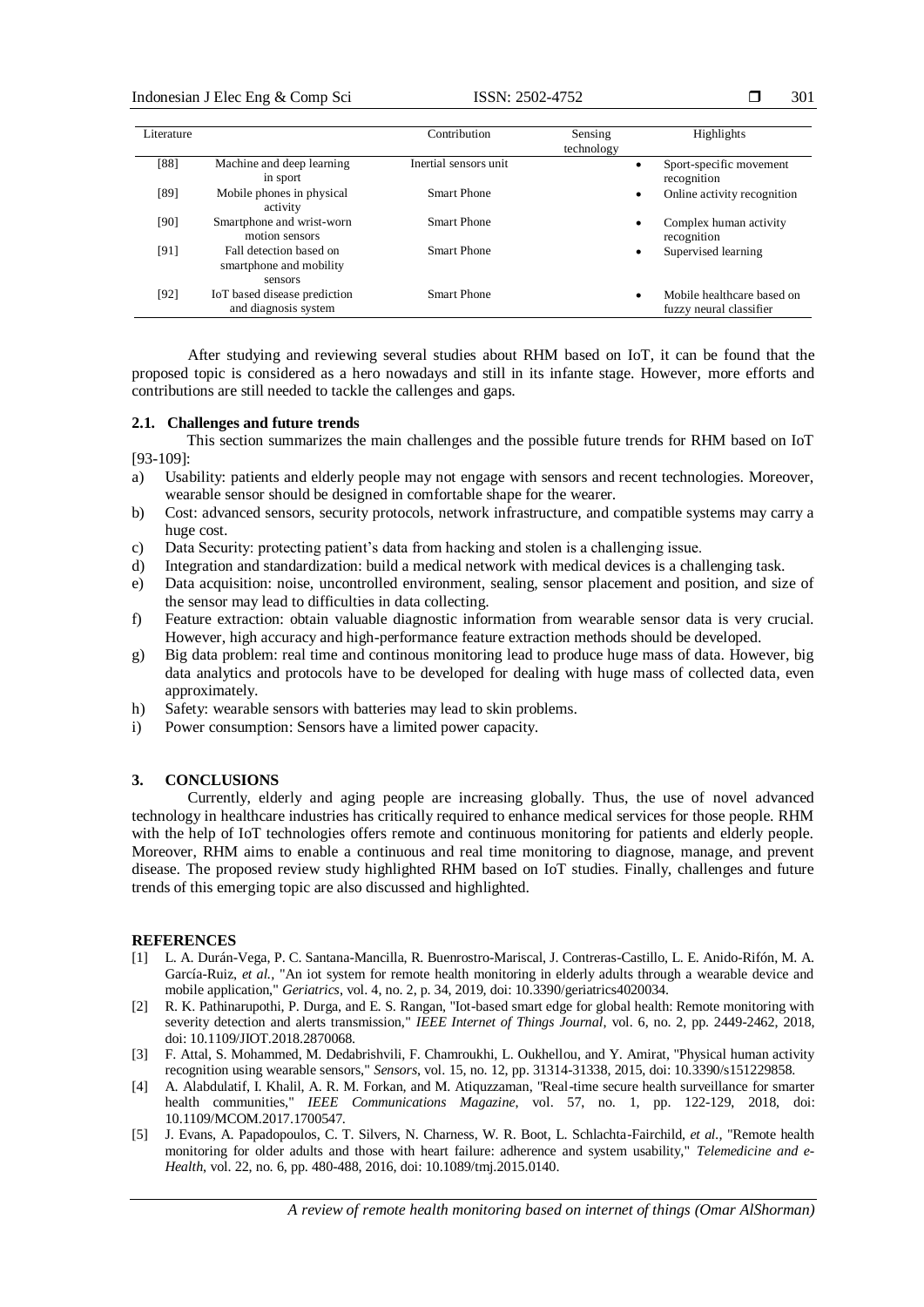- [6] M. Shahidul Islam, M. T. Islam, A. F. Almutairi, G. K. Beng, N. Misran, and N. Amin, "Monitoring of the human body signal through the Internet of Things (IoT) based LoRa wireless network system," *Applied Sciences*, vol. 9, no. 9, p. 1884, 2019.
- [7] J. Qi, P. Yang, G. Min, O. Amft, F. Dong, and L. Xu, "Advanced internet of things for personalised healthcare systems: A survey," *Pervasive and Mobile Computing*, vol. 41, pp. 132-149, 2017, doi: 10.1016/j.pmcj.2017.06.018.
- [8] S. Kim and S. Kim, "User preference for an IoT healthcare application for lifestyle disease management," *Telecommunications Policy*, vol. 42, no. 4, pp. 304-314, 2018, doi: 10.1016/j.telpol.2017.03.006.
- [9] S. Majumder, T. Mondal, and M. J. Deen, "Wearable sensors for remote health monitoring," *Sensors*, vol. 17, no. 1, p. 130, 2017, doi: 10.3390/s17010130.
- [10] S. R. Guntur, R. R. Gorrepati, and V. R. Dirisala, "Internet of Medical Things: Remote Healthcare and Health Monitoring Perspective," *in Medical Big Data and Internet of Medical Things, ed: CRC Press*, 2018, pp. 271-297.
- [11] H. Mora, D. Gil, R. M. Terol, J. Azorín, and J. Szymanski, "An IoT-based computational framework for healthcare monitoring in mobile environments," *Sensors*, vol. 17, no. 10, p. 2302, 2017, doi: 10.3390/s17102302.
- [12] M. M. Islam, A. Rahaman, and M. R. Islam, "Development of Smart Healthcare Monitoring System in IoT Environment," *SN Computer Science*, vol. 1, pp. 1-11, 2020, doi: 10.1007/s42979-020-00195-y.
- [13] D. Dziak, B. Jachimczyk, and W. J. Kulesza, "IoT-based information system for healthcare application: design methodology approach," *Applied sciences*, vol. 7, no. 6, p. 596, 2017, doi: 10.3390/app7060596.
- [14] H. Ahmadi, G. Arji, L. Shahmoradi, R. Safdari, M. Nilashi, and M. Alizadeh, "The application of internet of things in healthcare: a systematic literature review and classification," *Universal Access in the Information Society*, vol. 18, no. 4, pp. 837-869, 2019, doi: 10.1007/s10209-018-0618-4.
- [15] K. Mohammed, A. Zaidan, B. Zaidan, O. Albahri, M. Alsalem, A. Albahri, *et al.,* "Real-time remote-health monitoring systems: a review on patients prioritisation for multiple-chronic diseases, taxonomy analysis, concerns and solution procedure," *Journal of medical systems*, vol. 43, no. 7, p. 223, 2019, doi: 10.1007/s10916-019-1362-x.
- [16] S. Anand and V. Nath, "Study and design of smart embedded system for remote health monitoring using internet of things," *in Nanoelectronics, circuits and communication systems, ed: Springer*, 2019, pp. 409-414, doi: 10.1007/978-981-13-0776-8\_37.
- [17] L. M. S. d. Nascimento, L. V. Bonfati, M. L. B. Freitas, J. J. A. Mendes Junior, H. V. Siqueira, and S. L. Stevan, "Sensors and Systems for Physical Rehabilitation and Health Monitoring—A Review," *Sensors*, vol. 20, no. 15, p. 4063, 2020, doi: 10.3390/s20154063.
- [18] K. A. Al Mamun, M. Alhussein, K. Sailunaz, and M. S. Islam, "Cloud based framework for Parkinson's disease diagnosis and monitoring system for remote healthcare applications," Future Generation Computer Systems, vol. 66, pp. 36-47, 2017, doi: 10.1016/j.future.2015.11.010.
- [19] P. Arpaia, C. Manna, G. Montenero, and G. D'Addio, "In-time prognosis based on swarm intelligence for homecare monitoring: A case study on pulmonary disease," *IEEE Sensors Journal*, vol. 12, no. 3, pp. 692-698, 2011, doi: 10.1109/JSEN.2011.2158305.
- [20] A. Bansal, S. Kumar, A. Bajpai, V. N. Tiwari, M. Nayak, S. Venkatesan, *et al.,* "Remote health monitoring system for detecting cardiac disorders," *IET Systems Biology*, vol. 9, pp. 309-314, 2015, doi: 10.1049/iet-syb.2015.0012.
- [21] W. T. Abraham, "Disease management: remote monitoring in heart failure patients with implantable defibrillators, resynchronization devices, and haemodynamic monitors," *Europace*, vol. 15, pp. i40-i46, 2013, doi: 10.1093/europace/eut105.
- [22] M. Yahyaie, M. J. Tarokh, and M. A. Mahmoodyar, "Use of internet of things to provide a new model for remote heart attack prediction," *Telemedicine and e-Health*, vol. 25, pp. 499-510, 2019, doi: 10.1089/tmj.2018.0076.
- [23] V. Vijayakumar, D. Malathi, V. Subramaniyaswamy, P. Saravanan, and R. Logesh, "Fog computing-based intelligent healthcare system for the detection and prevention of mosquito-borne diseases," *Computers in Human Behavior*, vol. 100, pp. 275-285, 2019, doi:
- [24] K. N. Swaroop, K. Chandu, R. Gorrepotu, and S. Deb, "A health monitoring system for vital signs using IoT," *Internet of Things*, vol. 5, pp. 116-129, 2019, doi: 10.1016/j.chb.2018.12.009.
- [25] M. Al-Khafajiy, T. Baker, C. Chalmers, M. Asim, H. Kolivand, M. Fahim, *et al.,* "Remote health monitoring of elderly through wearable sensors," *Multimedia Tools and Applications*, vol. 78, pp. 24681-24706, 2019, doi: 10.1007/s11042-018-7134-7.
- [26] S. Majumder and M. J. Deen, "Smartphone sensors for health monitoring and diagnosis," *Sensors*, vol. 19, p. 2164, 2019, doi: 10.3390/s19092164.
- [27] A. Subasi, L. Bandic, and S. M. Qaisar, "Cloud-based health monitoring framework using smart sensors and smartphone," *in Innovation in Health Informatics, ed: Elsevier*, 2020, pp. 217-243.
- [28] F. Khan, A. Ghaffar, N. Khan, and S. H. Cho, "An Overview of Signal Processing Techniques for Remote Health Monitoring Using Impulse Radio UWB Transceiver," *Sensors*, vol. 20, p. 2479, 2020, doi: 10.3390/s20092479.
- [29] C. A. Tokognon, B. Gao, G. Y. Tian, and Y. Yan, "Structural health monitoring framework based on Internet of Things: A survey," *IEEE Internet of Things Journal*, vol. 4, no. 3, pp. 619-635, 2017, doi: 10.1109/JIOT.2017.2664072.
- [30] B. Farahani, F. Firouzi, V. Chang, M. Badaroglu, N. Constant, and K. Mankodiya, "Towards fog-driven IoT eHealth: Promises and challenges of IoT in medicine and healthcare," *Future Generation Computer Systems*, vol. 78, pp. 659-676, 2018, doi: 10.1016/j.future.2017.04.036.
- [31] O. AlShorman, T. Ali, and M. Irfan, "EEG Analysis for Pre-learning Stress in the Brain," *in Asian Simulation Conference*, 2017, pp. 447-455, doi: 10.1007/978-981-10-6502-6\_39.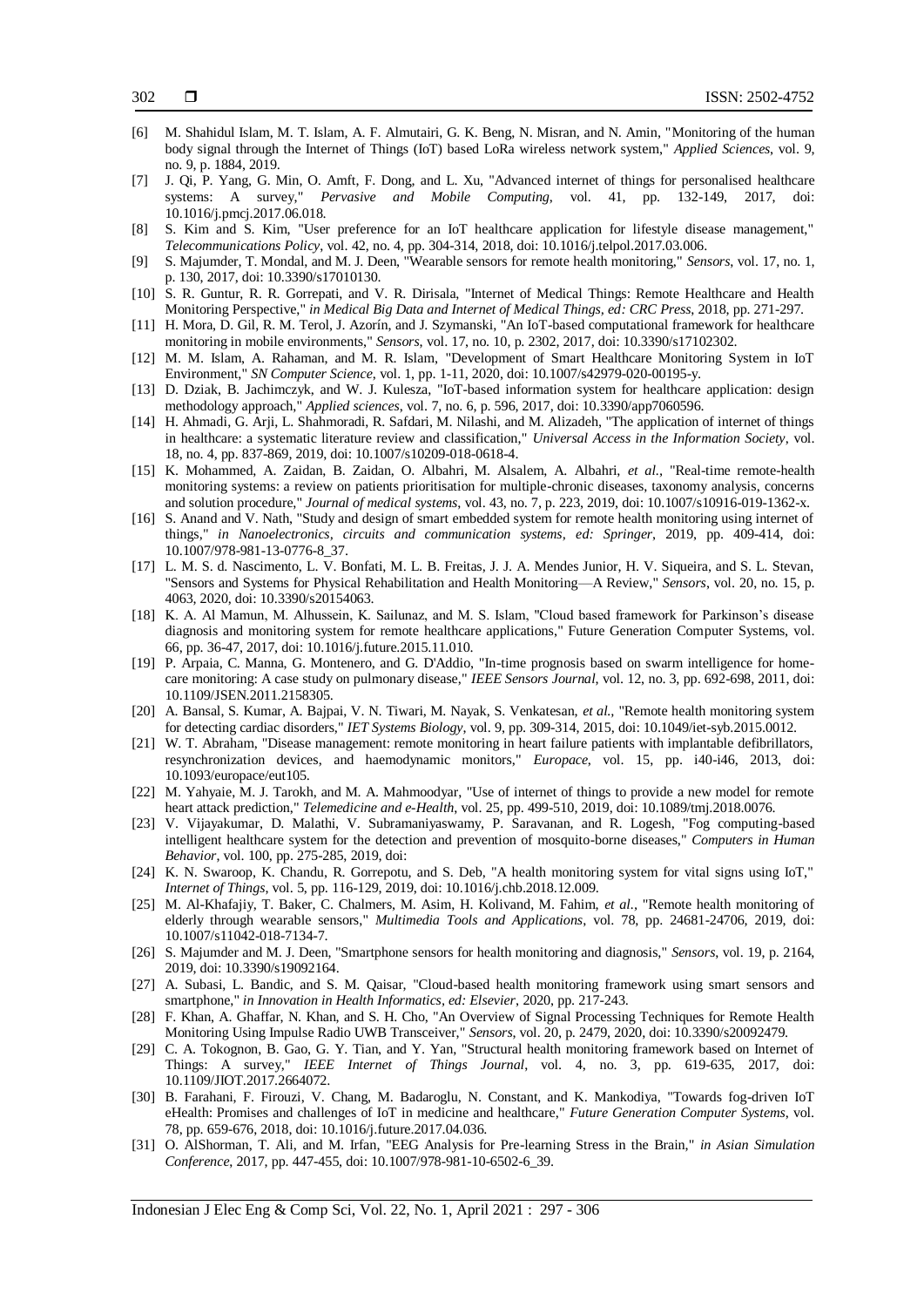- [32] O. M. AlShorman and A. M. Alshorman, "Frontal lobe and long-term memory retrieval analysis during prelearning stress using EEG signals," *Bulletin of Electrical Engineering and Informatics*, vol. 9, pp. 141-145, 2020, doi: 10.11591/eei.v9i1.1335.
- [33] A. M. Koya and P. Deepthi, "Plug and play self-configurable IoT gateway node for telemonitoring of ECG," *Computers in Biology and Medicine*, vol. 112, p. 103359, 2019, doi: 10.1016/j.compbiomed.2019.103359.
- [34] N. L. Viana, J. A. L. B. Junior, and F. A. Brito-Filho, "Micro-controlled EOG Device for Track and Control Military Applications," *in Developments and Advances in Defense and Security*, ed: Springer, 2020, pp. 149-157, doi: 10.1007/978-981-13-9155-2\_13.
- [35] S. Zhao, J. Liu, Z. Gong, Y. Lei, X. OuYang, C. C. Chan, *et al.,* "Wearable Physiological Monitoring System Based on Electrocardiography and Electromyography for Upper Limb Rehabilitation Training," *Sensors*, vol. 20, p. 4861, 2020, doi: 10.3390/s20174861.
- [36] N. H. Wijaya, A. G. Alvian, A. Z. Arfianto, J. E. Poetro, and F. Waseel, "Data Storage Based Heart and Body Temperature Measurement Device," *Journal of Robotics and Control (JRC)*, vol. 1, no. 1, pp. 11-14, 2019, doi: 10.18196/jrc.1103.
- [37] S. Marathe, D. Zeeshan, T. Thomas, and S. Vidhya, "A Wireless Patient Monitoring System using Integrated ECG module, Pulse Oximeter, Blood Pressure and Temperature Sensor," *in 2019 International Conference on Vision Towards Emerging Trends in Communication and Networking (ViTECoN)*, 2019, pp. 1-4, doi: 10.1109/ViTECoN.2019.8899541.
- [38] R. A. Firmansyah and B. Guruh, "Monitoring Heart Rate And Temperature Based On The Internet Of Things," *Journal of Electronics, Electromedical Engineering, and Medical Informatics*, vol. 1, no. 2, pp. 1-7, 2019, doi: 10.35882/jeeemi.v1i2.1.
- [39] S. T. U. Shah, F. Badshah, F. Dad, N. Amin, and M. A. Jan, "Cloud-assisted IoT-based smart respiratory monitoring system for asthma patients," *in Applications of Intelligent Technologies in Healthcare, ed: Springer*, 2019, pp. 77-86, doi: 10.1007/978-3-319-96139-2\_8.
- [40] P. P. Ray, D. Dash, and D. De, "Analysis and monitoring of IoT-assisted human physiological galvanic skin response factor for smart e-healthcare," *Sensor Review*, 2019, doi: 10.1108/SR-07-2018-0181.
- [41] T. M. Fernández-Caramés, I. Froiz-Míguez, O. Blanco-Novoa, and P. Fraga-Lamas, "Enabling the internet of mobile crowdsourcing health things: A mobile fog computing, blockchain and IoT based continuous glucose monitoring system for diabetes mellitus research and care," *Sensors*, vol. 19, p. 3319, 2019, doi: 10.3390/s19153319.
- [42] K. Zhang and W. Ling, "Health Monitoring of Human Multiple Physiological Parameters Based on Wireless Remote Medical System," *IEEE Access*, vol. 8, pp. 71146-71159, 2020, doi: 10.1109/ACCESS.2020.2987058.
- [43] K. H. Koh, Q. Shi, S. Cao, D. Ma, H. Y. Tan, Z. Guo, *et al.,* "A self-powered 3D activity inertial sensor using hybrid sensing mechanisms," Nano energy, vol. 56, pp. 651-661, 2019, doi: 10.1016/j.nanoen.2018.11.075.
- [44] E. Kanjo, E. M. Younis, and C. S. Ang, "Deep learning analysis of mobile physiological, environmental and location sensor data for emotion detection," Information Fusion, vol. 49, pp. 46-56, 2019, doi: 10.1016/j.inffus.2018.09.001.
- [45] A. Prati, C. Shan, and K. I.-K. Wang, "Sensors, vision and networks: From video surveillance to activity recognition and health monitoring," *Journal of Ambient Intelligence and Smart Environments*, vol. 11, no. 1, pp. 5- 22, 2019, doi: 10.3233/AIS-180510.
- [46] P. C. Santana-Mancilla, L. E. Anido-Rifón, J. Contreras-Castillo, and R. Buenrostro-Mariscal, "Heuristic evaluation of an IoMT system for remote health monitoring in senior care," *International Journal of Environmental Research and Public Health*, vol. 17, no. 5, p. 1586, 2020, doi: 10.3390/ijerph17051586.
- [47] P. Singh, "Internet of things based health monitoring system: opportunities and challenges," *International journal of advanced research in computer Science*, vol. 9, no. 1, pp. 224-228, 2018, doi: 10.26483/ijarcs.v9i1.5308.
- [48] M. A. Santos, R. Munoz, R. Olivares, P. P. Rebouças Filho, J. Del Ser, and V. H. C. de Albuquerque, "Online heart monitoring systems on the internet of health things environments: A survey, a reference model and an outlook," *Information Fusion*, vol. 53, pp. 222-239, 2020, doi: 10.1016/j.inffus.2019.06.004.
- [49] F. Jabeen, M. Maqsood, M. A. Ghazanfar, F. Aadil, S. Khan, M. F. Khan, *et al.,* "An IoT based efficient hybrid recommender system for cardiovascular disease," *Peer-to-Peer Networking and Applications*, vol. 12, pp. 1263- 1276, 2019, doi: 10.1007/s12083-019-00733-3.
- [50] F. Lamonaca, E. Balestrieri, I. Tudosa, F. Picariello, D. L. Carnì, C. Scuro, *et al.,* "An overview on Internet of medical things in blood pressure monitoring," *in 2019 IEEE International Symposium on Medical Measurements and Applications (MeMeA)*, 2019, pp. 1-6, doi: 10.1109/MeMeA.2019.8802164.
- [51] I. de la Torre Díez, S. G. Alonso, S. Hamrioui, E. M. Cruz, L. M. Nozaleda, and M. A. Franco, "IoT-based services and applications for mental health in the literature," *Journal of medical systems*, vol. 43, no. 1, p. 11, 2019, doi: 10.1007/s10916-018-1130-3.
- [52] M. W. Raad, M. A. Deriche, A. B. Hafeedh, H. Almasawa, K. B. Jofan, H. Alsakkaf, *et al.,* "An IOT based Wearable Smart Glove for Remote Monitoring of Rheumatoid Arthritis Patients," *in BIOSIGNALS*, 2019, pp. 224- 228, doi: 10.5220/0007573302240228.
- [53] N. Mozaffari, J. Rezazadeh, R. Farahbakhsh, S. Yazdani, and K. Sandrasegaran, "Practical fall detection based on IoT technologies: A survey," *Internet of Things*, vol. 8, p. 100124, 2019, doi: 10.1016/j.iot.2019.100124.
- [54] V. Bianchi, M. Bassoli, G. Lombardo, P. Fornacciari, M. Mordonini, and I. De Munari, "IoT wearable sensor and deep learning: An integrated approach for personalized human activity recognition in a smart home environment," *IEEE Internet of Things Journal*, vol. 6, no. 5, pp. 8553-8562, 2019, doi: 10.1109/JIOT.2019.2920283.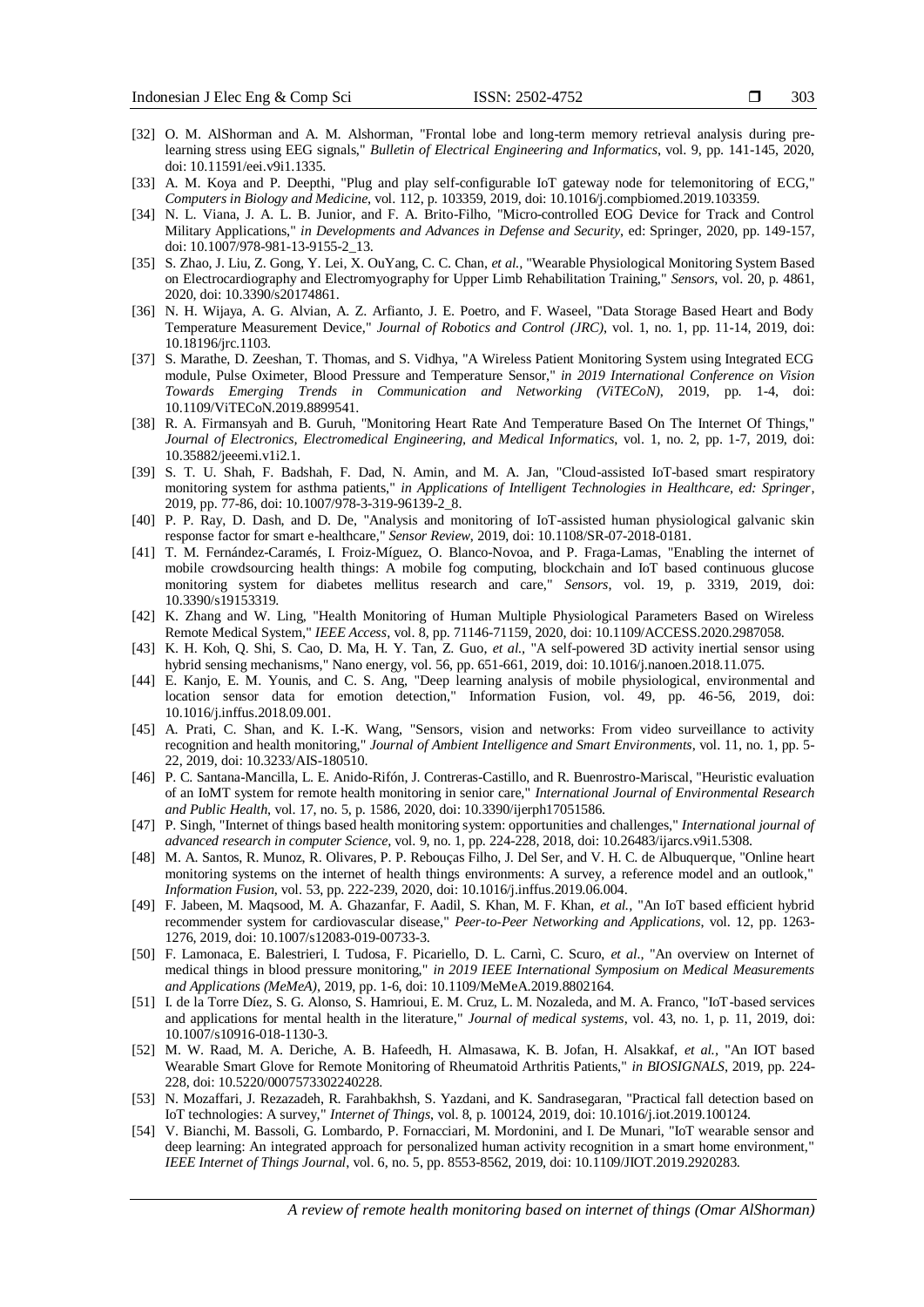- [55] A. Jagtap, A. Chougule, S. Pujari, A. Khamkar, and G. Machhale, "Intelligent Medicine Box for Medication Management Using Internet-of Things," *in ICDSMLA 2019, ed: Springer*, 2020, pp. 139-143, doi: 10.1007/978- 981-15-1420-3\_15.
- [56] A. Celesti, A. Lay-Ekuakille, J. Wan, M. Fazio, F. Celesti, A. Romano, *et al.,* "Information management in IoT cloud-based tele-rehabilitation as a service for smart cities: Comparison of NoSQL approaches," *Measurement,* vol. 151, p. 107218, 2020, doi: 10.1016/j.measurement.2019.107218.
- [57] B. Yong, Z. Xu, X. Wang, L. Cheng, X. Li, X. Wu, *et al.,* "IoT-based intelligent fitness system," *Journal of Parallel and Distributed Computing*, vol. 118, pp. 14-21, 2018, doi: 10.1016/j.jpdc.2017.05.006.
- [58] S. Tuli, N. Basumatary, S. S. Gill, M. Kahani, R. C. Arya, G. S. Wander, *et al.,* "HealthFog: An ensemble deep learning based Smart Healthcare System for Automatic Diagnosis of Heart Diseases in integrated IoT and fog computing environments," *Future Generation Computer Systems*, vol. 104, pp. 187-200, 2020.
- [59] S. S. Kazi, G. Bajantri, and T. Thite, "Remote Heart Rate Monitoring System Using IoT," *Techniques for Sensing Heartbeat Using IoT*, vol. 5, 2018.
- [60] U. Maji, R. Mandal, S. Bhattacharya, and S. Priya, "An IoT-Based Remote Health Monitoring System for Smart Healthcare: Cardiac Health Monitoring-Based Approach," *in Advancements in Instrumentation and Control in Applied System Applications*, ed: IGI Global, 2020, pp. 231-254, doi: 10.4018/978-1-7998-8052-3.ch024.
- [61] P. Parthasarathy and S. Vivekanandan, "A typical IoT architecture-based regular monitoring of arthritis disease using time wrapping algorithm," *International Journal of Computers and Applications*, vol. 42, no. 3, pp. 222-232, 2020, doi: 10.1080/1206212X.2018.1457471.
- [62] D. Naranjo-Hernández, L. M. Roa, J. Reina-Tosina, and M. A. Estudillo-Valderrama, "SoM: a smart sensor for human activity monitoring and assisted healthy ageing," *IEEE transactions on biomedical engineering*, vol. 59, pp. 3177-3184, 2012, doi: 10.1109/TBME.2012.2206384.
- [63] J. Merilahti, P. Viramo, and I. Korhonen, "Wearable monitoring of physical functioning and disability changes, circadian rhythms and sleep patterns in nursing home residents," *IEEE journal of biomedical and health informatics*, vol. 20, no. 3, pp. 856-864, 2016, doi: 10.1109/JBHI.2015.2420680.
- [64] S. Fatima and A. Sayeed, "IOT based health care monitoring and tracking system using GPS and GSM Technologies," *Int J Prof Eng Stud*, vol. 8, p. 2017, 2017.
- [65] H. Adardour, M. Hadjila, S. Irid, T. Baouch, and S. Belkhiter, "Outdoor Alzheimer's Patients Tracking Using an IoT System and a Kalman Filter Estimator," *Wireless Personal Communications*, pp. 1-17, 2020, doi: 10.1007/s11277-020-07713-4.
- [66] A. Chávez, G. Borrego, J. O. Gutierrez-Garcia, and L.-F. Rodríguez, "Design and evaluation of a mobile application for monitoring patients with Alzheimer's disease: A day center case study," *International Journal of Medical Informatics*, vol. 131, p. 103972, 2019, doi: 10.1016/j.ijmedinf.2019.103972.
- [67] J.-C. Kim and K. Chung, "Depression index service using knowledge based crowdsourcing in smart health," *Wireless Personal Communications*, vol. 93, pp. 255-268, 2017, doi: 10.1007/s11277-016-3923-3.
- [68] N. Hayati and M. Suryanegara, "The IoT LoRa system design for tracking and monitoring patient with mental disorder," *in 2017 IEEE International Conference on Communication, Networks and Satellite (Comnetsat)*, 2017, pp. 135-139, doi: 10.1109/COMNETSAT.2017.8263587.
- [69] J. McWhorter, L. Brown, and L. Khansa, "A wearable health monitoring system for posttraumatic stress disorder," *Biologically inspired cognitive architectures*, vol. 22, pp. 44-50, 2017, doi: 10.1016/j.bica.2017.09.004.
- [70] T. Aledavood, A. M. T. Hoyos, T. Alakörkkö, K. Kaski, J. Saramäki, E. Isometsä, *et al.,* "Data collection for mental health studies through digital platforms: requirements and design of a prototype," *JMIR research protocols*, vol. 6, p. e110, 2017, doi: 10.2196/resprot.6919.
- [71] M. Babar, A. Rahman, F. Arif, and G. Jeon, "Energy-harvesting based on internet of things and big data analytics for smart health monitoring," *Sustainable Computing: Informatics and Systems*, vol. 20, pp. 155-164, 2018, doi: 10.1016/j.suscom.2017.10.009.
- [72] S. Din and A. Paul, "Smart health monitoring and management system: toward autonomous wearable sensing for internet of things using big data analytics," *Future Generation Computer Systems*, vol. 91, pp. 611-619, 2019, doi: 10.1016/j.future.2017.12.059.
- [73] F. Wu, C. Rüdiger, J.-M. Redouté, and M. R. Yuce, "A wearable multi-sensor IoT network system for environmental monitoring," *in Advances in Body Area Networks I, ed: Springer*, 2019, pp. 29-38.
- [74] W. Saadeh, S. A. Butt, and M. A. B. Altaf, "A patient-specific single sensor IoT-based wearable fall prediction and detection system," *IEEE transactions on neural systems and rehabilitation engineering*, 2019, doi: 10.1109/TNSRE.2019.2911602.
- [75] I. Chandra, N. Sivakumar, C. B. Gokulnath, and P. Parthasarathy, "IoT based fall detection and ambient assisted system for the elderly," *Cluster Computing*, vol. 22, pp. 2517-2525, 2019, doi: 10.1007/s10586-018-2329-2.
- [76] T. N. Gia, I. B. Dhaou, M. Ali, A. M. Rahmani, T. Westerlund, P. Liljeberg, *et al.,* "Energy efficient fog-assisted IoT system for monitoring diabetic patients with cardiovascular disease," *Future Generation Computer Systems*, vol. 93, pp. 198-211, 2019, doi: 10.1016/j.future.2018.10.029.
- [77] L. Nguyen, S. Adibi, and N. Wickramasinghe, "Towards a Better Life for Diabetic Patients: Developing and Integrating a Non-invasive Self-Management Support Tool Within a Smart Digital Companion," *in Delivering Superior Health and Wellness Management with IoT and Analytics*, ed: Springer, 2020, pp. 207-222, doi: 10.1007/978-3-030-17347-0\_10.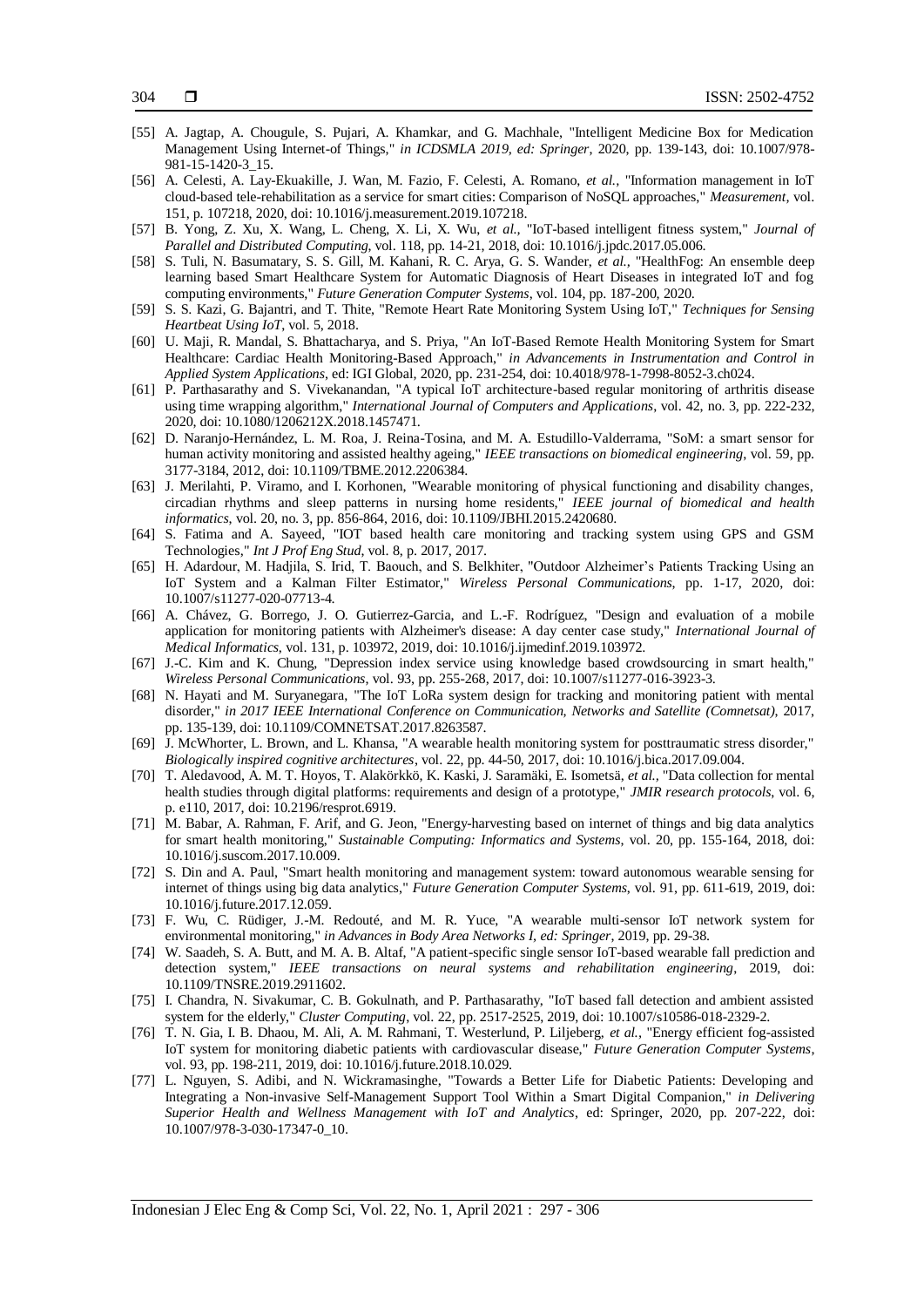- [78] A. Rghioui, A. Naja, and A. Oumnad, "Diabetic Patients Monitoring and Data Classification Using IoT Application," *in 2020 International Conference on Electrical and Information Technologies (ICEIT)*, 2020, pp. 1-6, doi: 10.1109/ICEIT48248.2020.9113171.
- [79] C. Krishna and T. Sasikala, "Home Based Healthcare Monitoring System for Diabetes Patients Using IoT," in *International Conference on Intelligent Data Communication Technologies and Internet of Things*, 2018, pp. 676- 686, doi: 10.1007/978-3-030-03146-6\_76.
- [80] S. C. Mukhopadhyay, "Wearable sensors for human activity monitoring: A review," *IEEE sensors journal*, vol. 15, no.3, pp. 1321-1330, 2015, doi: 10.1109/JSEN.2014.2370945.
- [81] A. R. M. Forkan, I. Khalil, Z. Tari, S. Foufou, and A. Bouras, "A context-aware approach for long-term behavioural change detection and abnormality prediction in ambient assisted living," *Pattern Recognition*, vol. 48, pp. 628-641, 2015, doi: 10.1016/j.patcog.2014.07.007.
- [82] Z. Yang, Q. Zhou, L. Lei, K. Zheng, and W. Xiang, "An IoT-cloud based wearable ECG monitoring system for smart healthcare," *Journal of medical systems*, vol. 40, no.12, p. 286, 2016, doi: 10.1007/s10916-016-0644-9.
- [83] Y. J. Fan, Y. H. Yin, L. Da Xu, Y. Zeng, and F. Wu, "IoT-based smart rehabilitation system," *IEEE transactions on industrial informatics*, vol. 10, pp. 1568-1577, 2014, doi: 10.1109/TII.2014.2302583.
- [84] M. Rossi, A. Rizzi, L. Lorenzelli, and D. Brunelli, "Remote rehabilitation monitoring with an IoT-enabled embedded system for precise progress tracking," *in 2016 IEEE International Conference on Electronics*, Circuits and Systems (ICECS), 2016, pp. 384-387, doi: 10.1109/ICECS.2016.7841213.
- [85] J. Wannenburg and R. Malekian, "Physical activity recognition from smartphone accelerometer data for user context awareness sensing," *IEEE Transactions on Systems, Man, and Cybernetics: Systems*, vol. 47, pp. 3142- 3149, 2017, doi: 10.1109/TSMC.2016.2562509.
- [86] M. Ermes, J. Pärkkä, J. Mäntyjärvi, and I. Korhonen, "Detection of daily activities and sports with wearable sensors in controlled and uncontrolled conditions," *IEEE transactions on information technology in biomedicine,* vol. 12, pp. 20-26, 2008, doi: 10.1109/TITB.2007.899496.
- [87] H. F. Nweke, Y. W. Teh, G. Mujtaba, and M. A. Al-Garadi, "Data fusion and multiple classifier systems for human activity detection and health monitoring: Review and open research directions," *Information Fusion*, vol. 46, pp. 147-170, 2019, doi: 10.1016/j.inffus.2018.06.002.
- [88] E. E. Cust, A. J. Sweeting, K. Ball, and S. Robertson, "Machine and deep learning for sport-specific movement recognition: a systematic review of model development and performance," *Journal of sports sciences*, vol. 37, no. 5, pp. 568-600, 2019, doi: 10.1080/02640414.2018.1521769.
- [89] M. Shoaib, S. Bosch, O. Incel, H. Scholten, and P. Havinga, "A survey of online activity recognition using mobile phones," *Sensors*, vol. 15, pp. 2059-2085, 2015, doi: 10.3390/s150102059.
- [90] M. Shoaib, S. Bosch, O. Incel, H. Scholten, and P. Havinga, "Complex human activity recognition using smartphone and wrist-worn motion sensors," *Sensors*, vol. 16, p. 426, 2016, doi: 10.3390/s16040426.
- [91] J. Santoyo-Ramón, E. Casilari, and J. Cano-García, "Analysis of a smartphone-based architecture with multiple mobility sensors for fall detection with supervised learning," *Sensors*, vol. 18, p. 1155, 2018, doi: 10.3390/s18041155.
- [92] P. M. Kumar, S. Lokesh, R. Varatharajan, G. C. Babu, and P. Parthasarathy, "Cloud and IoT based disease prediction and diagnosis system for healthcare using Fuzzy neural classifier," *Future Generation Computer Systems*, vol. 86, pp. 527-534, 2018, doi: 10.1007/978-981-15-4112-4\_2.
- [93] Y. Wang, L. Kung, and T. A. Byrd, "Big data analytics: Understanding its capabilities and potential benefits for healthcare organizations," *Technological Forecasting and Social Change*, vol. 126, pp. 3-13, 2018, doi: 10.1016/j.techfore.2015.12.019.
- [94] M. Masadeh, O. Hasan and S. Tahar, "Input-Conscious Approximate Multiply-Accumulate (MAC) Unit for Energy-Efficiency," *in IEEE Access*, vol. 7, pp. 147129-147142, 2019, doi: 10.1109/ACCESS.2019.2946513.
- [95] A. M. Rahmani, T. N. Gia, B. Negash, A. Anzanpour, I. Azimi, M. Jiang, *et al.,* "Exploiting smart e-Health gateways at the edge of healthcare Internet-of-Things: A fog computing approach," *Future Generation Computer Systems*, vol. 78, pp. 641-658, 2018, doi: 10.1016/j.future.2017.02.014.
- [96] L. M. R. Tarouco, L. M. Bertholdo, L. Z. Granville, L. M. R. Arbiza, F. Carbone, M. Marotta, *et al.,* "Internet of Things in healthcare: Interoperatibility and security issues," *in 2012 IEEE international conference on communications (ICC)*, 2012, pp. 6121-6125, doi: 10.1109/ICC.2012.6364830.
- [97] V. Vippalapalli and S. Ananthula, "Internet of things (IoT) based smart health care system," *in 2016 International Conference on Signal Processing*, Communication, Power and Embedded System (SCOPES), 2016, pp. 1229-1233.
- [98] A. M. Alshorman, O. Alshorman, M. Irfan, A. Glowacz, F. Muhammad, and W. Caesarendra, "Fuzzy-Based Fault-Tolerant Control for Omnidirectional Mobile Robot," *Machines*, vol. 8, p. 55, 2020, doi: 10.3390/machines8030055.
- [99] O. AlShorman, B. AlShorman, M. Alkhassaweneh, F. Alkahtani, "A Review of Internet of Medical Things (IoMT) – Based Remote Health Monitoring through Wearable Sensors: A Case Study for Diabetic Patients, " *Indonesian Journal of Electrical Engineering and Computer Science (IJEECS)*, vol. 20, no. 1, PP. 414-422, 2020.
- [100] O. AlShorman, B. Alshorman, F. Alkahtani, "A review of wearable sensors based monitoring with daily physical activity to manage type 2 diabetes," *International Journal of Electrical and Computer Engineering (IJECE)*, vol.11, no. 1, 2021, pp. 2088-8708, 2021, doi: 10.11591/ijece.v11i1.pp646-653.
- [101] M. Al-khassaweneh and O. AlShorman, "Frei-Chen Bases Based Lossy Digital Image Compression Technique," *Applied Computing and Informatics*, 2020, doi: 10.1016/j.aci.2019.12.004.
- [102] Omar Al-Shorman."Lossy digital image compression technique using run-length encoding and Frei-Chen basis," *Masters' thesis, Yarmouk University*, 2012, doi: 10.1016/j.aci.2019.12.004.